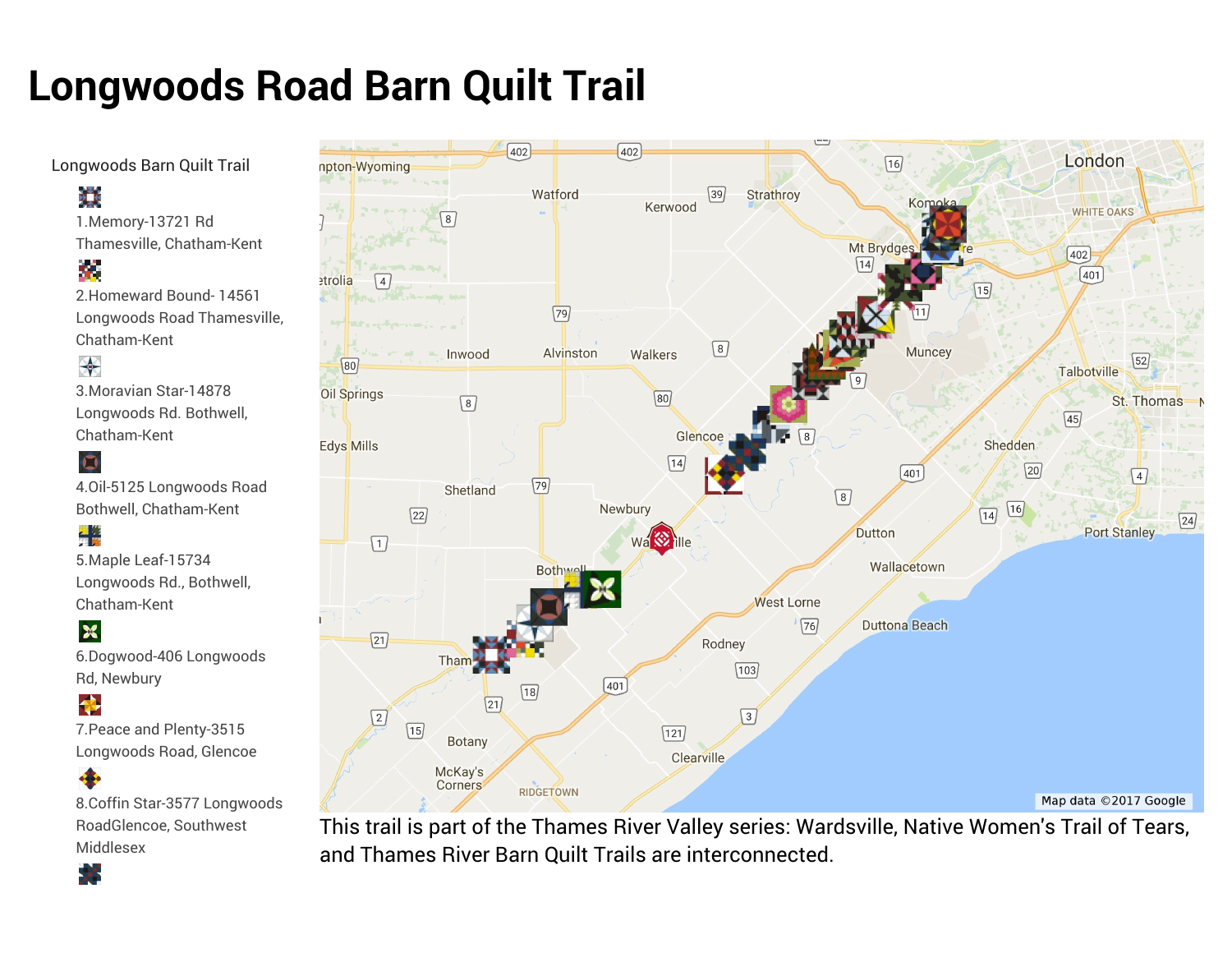9.Elm's Strength - 4135 Longwoods Road, Glencoe, Southwest Middlesex,

#### 77

10.Geese in Flight-4833 Longwoods Rd., Appin, Southwest Middlesex

#### F

11.Log Cabin- 5297 Longwoods Road, Appin, Southwest Middlesex

#### $\bullet$

12.Grandmother's Flower Garden- 5338 Longwoods Rd, Southwest Middlesex ON

## m

13.Fireside Visitor-5914 Longwoods, Rd, Melbourne

## 

**MAN** 

14.Basket Weave-6278 Longwoods Road, Melbourne

15.Old Rail Fence-, 6410 Longwoods Road, Melbourne

16.Farmer's Breeches-950 Elizabeth Street, Melbourne

H. 17.Spools- 6692 Longwoods Road, Melbourne

#### **K**

18.Butterfly- 6781 Longwoods Road, Melbourne

# Ć.

19.Tall Pine Tree-7004 Longwoods Road, Melbourne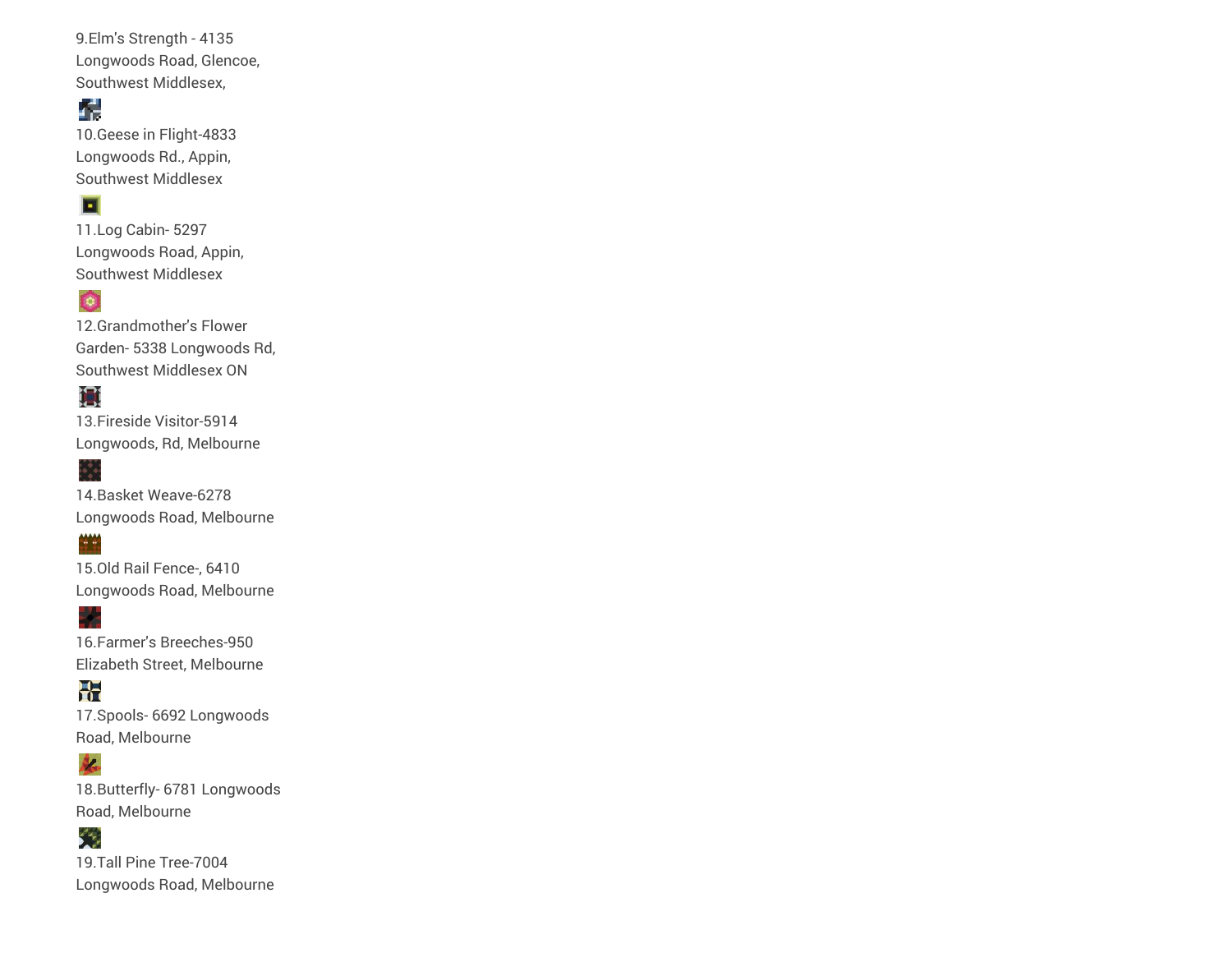## W.

20.Baby Blocks-7221 Longwoods Road Melbourne, ON

# X

21.Rosebud-7609 Longwoods Road, Mount Brydges

## X

22.Old Indian Trail-7694 Longwoods Rd., Mt. Brydges

# **BACK**

23.Broken Heart-8280 Longwoods Rd, Mount Brydges

#### X

24.Drunkards' Path- 8486 Longwoods Rd, Mt. Brydges, ON

#### **Z**

25.Broken Dishes-8898 Longwoods Rd, Mt Brydges, ON

# €

26.Delaware-Gideon Tiffany Monument, Gideon Drive, Delaware, ON.

### $\rightarrow$

27.Next Door Neighbour- 2577 Gideon Drive, Delaware, ON

#### **A**

28.Mill Wheel-2517 Gideon Drive, Delaware, ON

# 私

29.Thames River-2115 Gideon Drive, Delaware, Middlesex Centre, ON

Ø